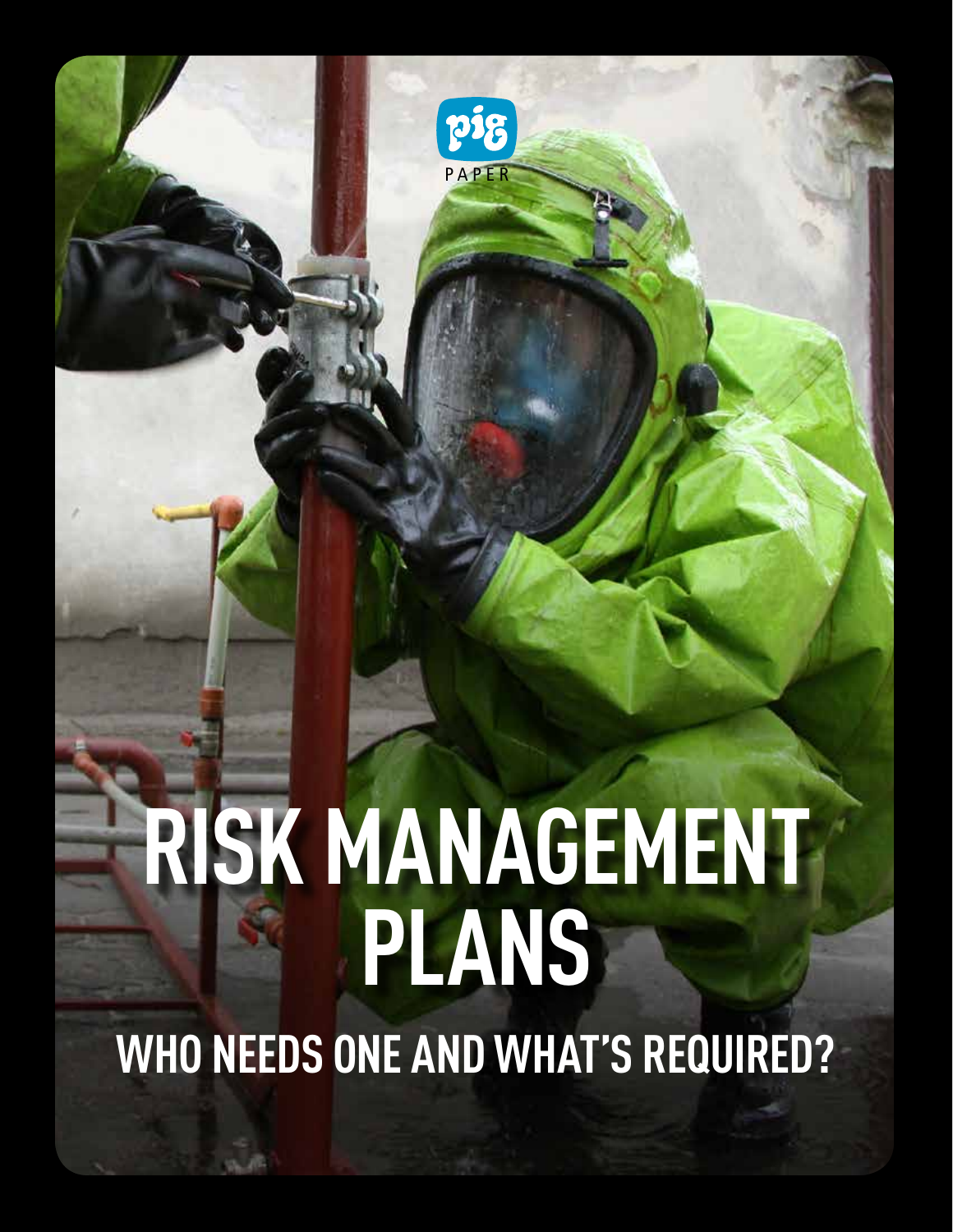# A Standard for Identifying & Mitigating Environmental Risks

As part of the requirements of the Clean Air Act's 1990 Amendments to help prevent chemical accidents, the Environmental Protection Agency (EPA) created the Risk Management Program Rule to help reduce the risk of hazardous chemical releases. In addition to helping facilities reduce risks and operate safely, elements of a facility's Risk Management Plan (RMP) help local fire, police and emergency response personnel prepare for and respond to chemical accidents and educate citizens on chemical hazards in their communities.



Similar to OSHA's Process Safety Management (PSM) Standard, which was also a requirement of the 1990 Clean Air Act Amendments, owners and operators of facilities that manufacture, use, store or otherwise process more than a threshold quantity of flammable liquids (except flammable fuels that are used solely as fuel or are held for sale as fuel at a retail facility) or any of the 140 toxic substances found in 40 CFR 68.130 must:

- 1. Perform a hazard assessment to evaluate each hazardous chemical and process
- 2. Establish a prevention program that outlines safe operational procedures to prevent accidental chemical release and process failures
- 3. Create an emergency response program that mitigates risks posed by hazardous chemicals in processes

*"Process" means any activity involving a listed regulated substance, including any use, storage, manufacturing, handling or onsite movement of such substances, or combination of these activities [40 CFR 68.3].*

These plans encompass many facets of facility operations and, similar to many regulations, are designed to help facilities take a proactive approach to identify and prevent problems. However, because some risk factors cannot be entirely eliminated, RMPs must also contain emergency response plans that describe how personnel at the facility will respond to accidental releases of hazardous chemicals.

In this PIG Paper, we will outline why RMPs are important, what facilities need an RMP and the requirements facilities must meet for each of the program levels.

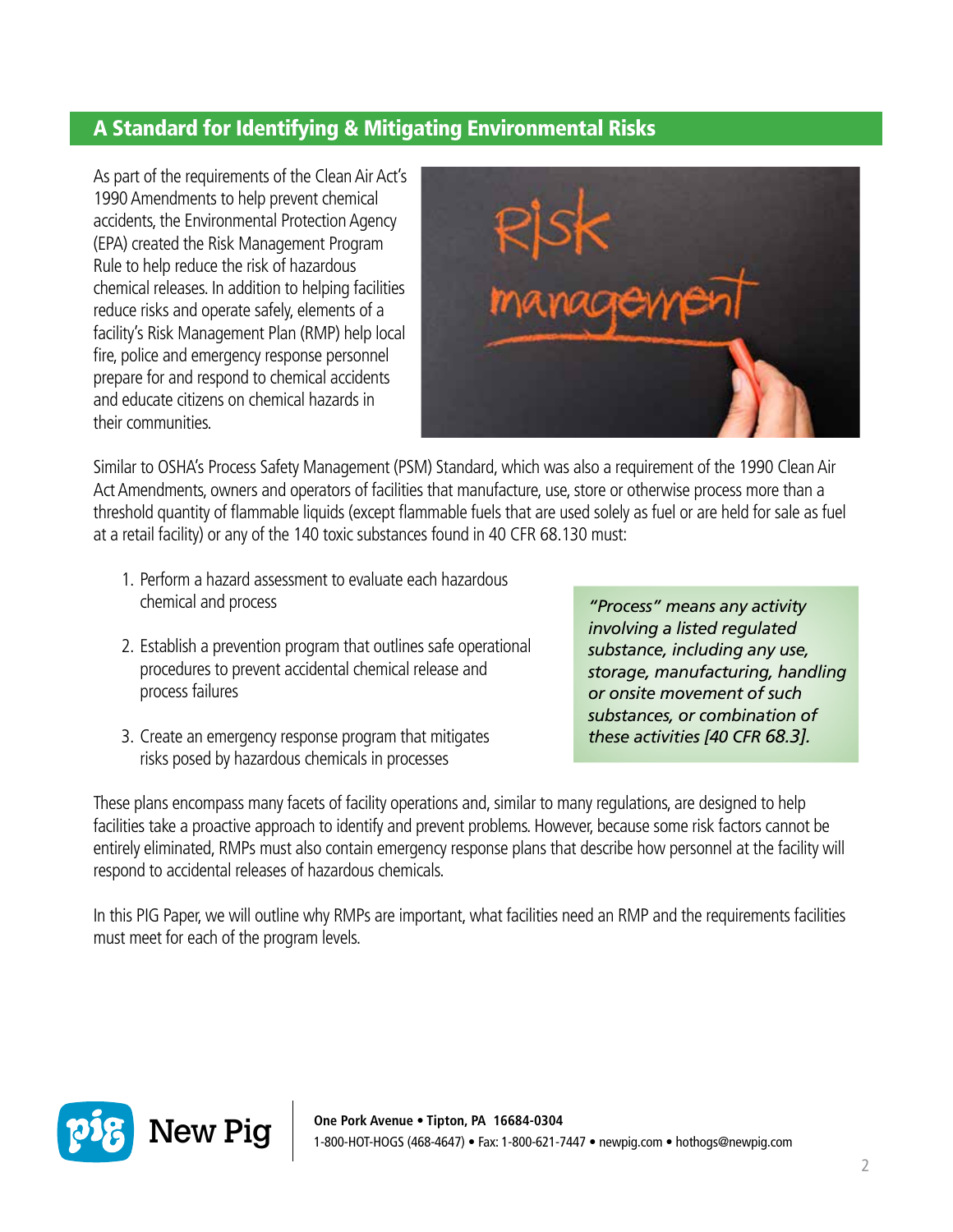#### RMP Program Eligibility



Within the regulation are three program eligibility levels. These levels have varying degrees of preparedness and emergency response requirements that take into account the potential for any type of accidental release to impact "public receptors," which include offsite residences, institutions, industrial, commercial and office buildings, parks and recreational areas that may be occupied by the public at any time [40 CFR 68].

Program levels are assigned for each process, not the facility as a whole. It's possible that some processes within a facility are eligible for the streamlined regulatory requirements of Programs 1 or 2 while other processes are subject to Program 3 requirements. Although facilities may have different levels of Program requirements, all processes will be included and managed within a single RMP. North American Industry Classification System (NAICS) codes must also be assigned to each process within the facility and it is possible for these to differ from the facility's overall NAICS code.

Facilities can manage each covered process according to its individual program level or manage all processes according to the rules of the most stringent program level found at the facility. Managing all processes at the most stringent level can help to simplify training requirements and help the facility prepare for process changes that affect its program level.

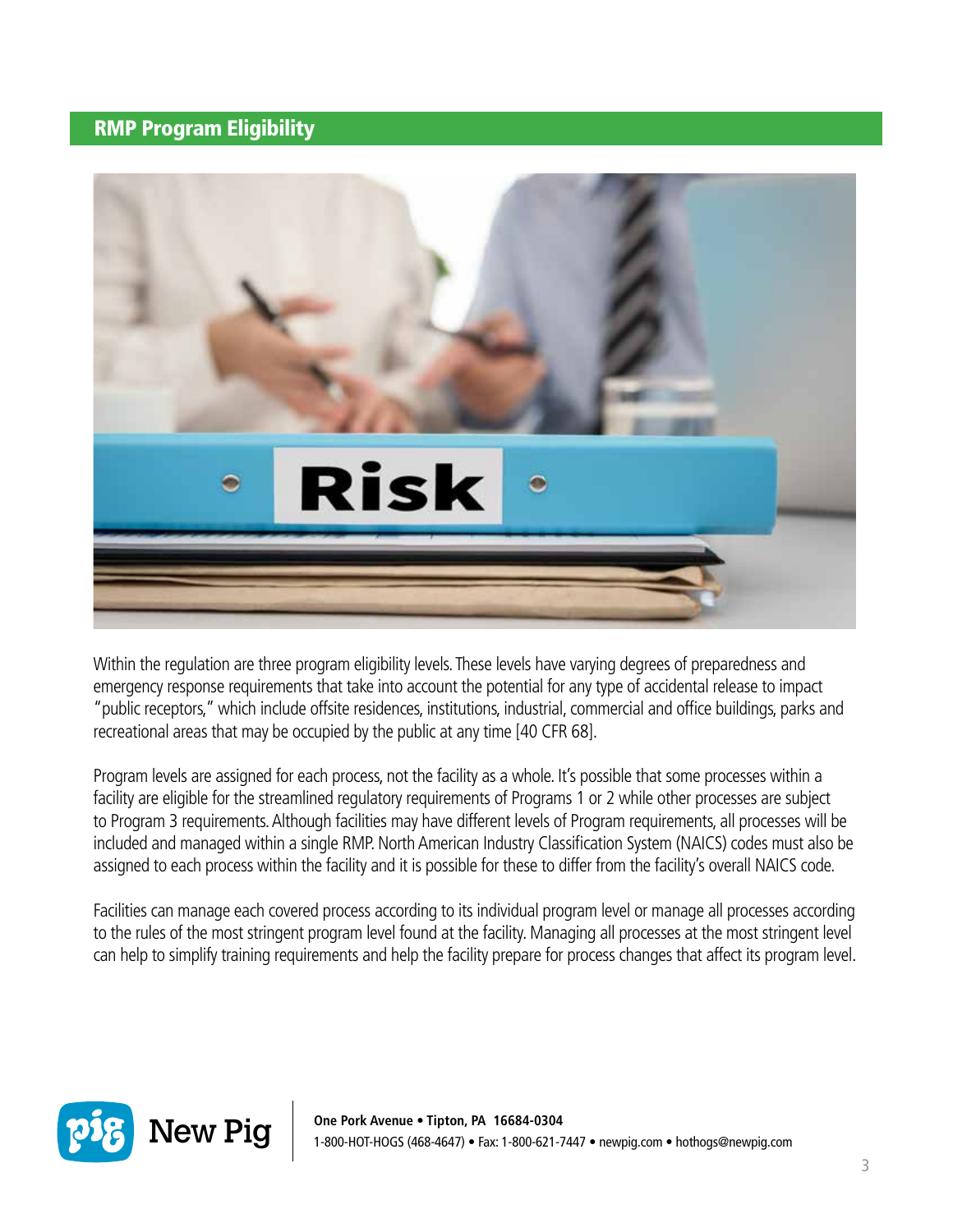## Program Eligibility

Program 1 [40 CFR 68.10(b)] Eligibility:

- Has not had an accidental release that resulted in death, injury, response or restorative activities in the past five years
- Does not have a worst-case scenario release that could reach public receptors
- Has coordinated their emergency response procedures with local emergency planning and response organizations

Program 2 [40 CFR 68.10(c)] Eligibility:

• Includes any processes that do not meet Program 1 or Program 3 eligibility

Program 3 [40 CFR 68.10(d)] Eligibility:

- Does not meet the requirements of Program 1 and is either:
	- o Subject to OSHA's PSM Standard [29 CFR 1910.119]
	- o In NAICS Codes:
		- $\bullet$  32211 Pulp Mills
		- 32411 Petroleum Refineries
		- 32511 Petrochemical Manufacturing
		- 325181 (Replaced with 325180 in 2012) Alkali and Chlorine Manufacturing
		- 325188 (Replaced with 325180 in 2012) Inorganic Chemical Manufacturing
		- 325192 (Replaced with 325194 in 2012) Cyclic Crude and Intermediate Manufacturing
		- 325199 Organic Chemical Manufacturing
		- 325211 Plastic Material and Resin Manufacturing
		- 325311 Nitrogenous Fertilizer Manufacturing
		- 32532 Pesticide and Agricultural Chemical Manufacturing



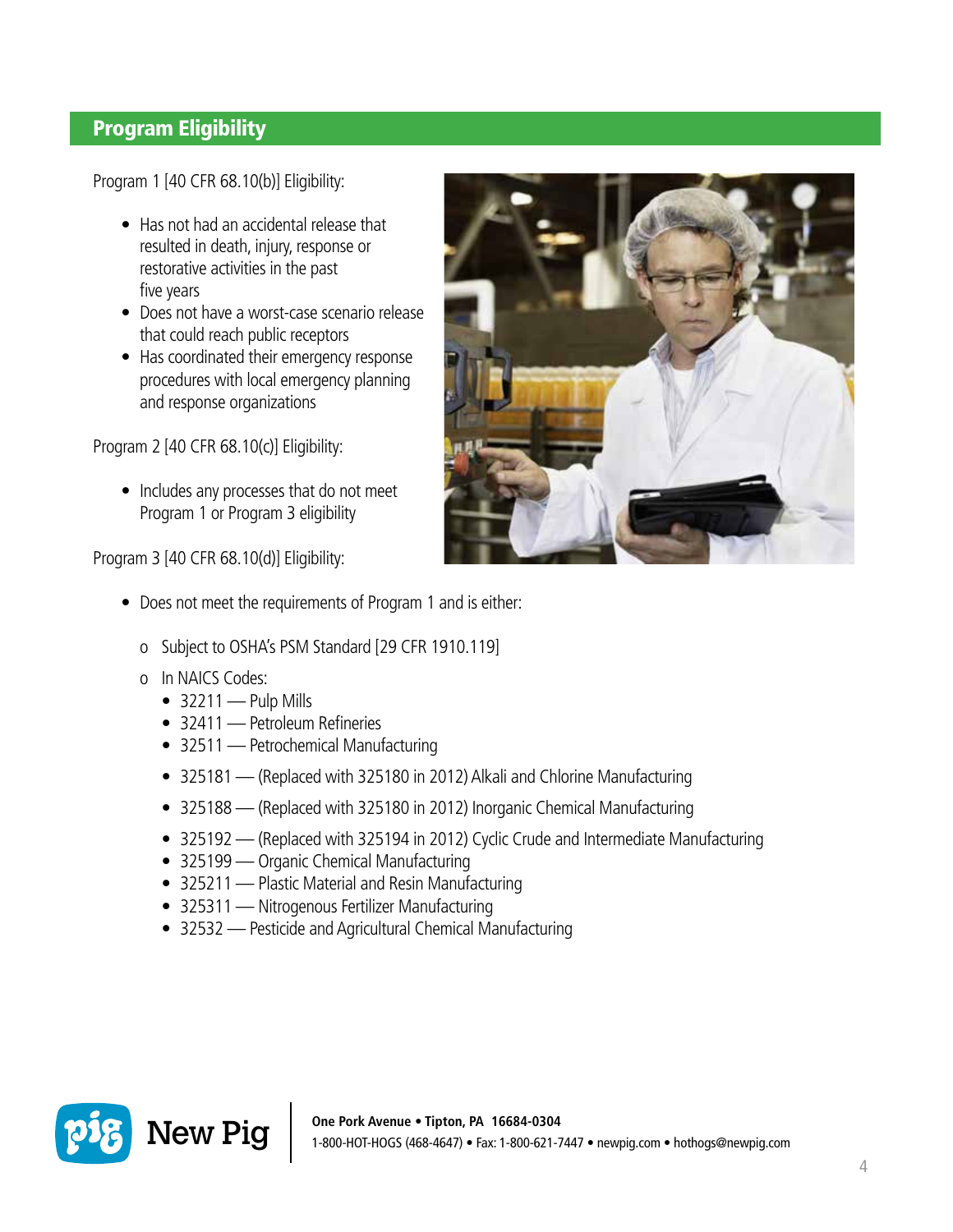### General Requirements

RMPs are unique to a facility and include in-depth analysis of risk factors for all covered processes. All RMPs must, at a minimum, include the following general information with a qualified person or position having overall responsibility for implementing the RMP at the facility.

| <b>Program Level</b>                                                                                     | Program 1 | <b>Program 2</b> | Program 3    |
|----------------------------------------------------------------------------------------------------------|-----------|------------------|--------------|
| Submit a single RMP including registration that reflects<br>all covered processes                        | X         | X                | $\mathsf{X}$ |
| Analyze worst-case release scenarios for each process<br>and document that there are no public receptors | Χ         |                  |              |
| Analyze alternate "most-likely" release scenarios<br>for processes                                       |           | X                | $\mathsf{X}$ |
| Complete 5-year accident history                                                                         | X         | X                | X            |
| Coordinate response actions and plans with local response<br>agencies                                    | X         | X                | X            |
| Sign and date required certification statements                                                          | X         | X                | X            |
| Develop and implement a risk management system                                                           |           | X                | $\mathsf{X}$ |
| Conduct a hazard assessment for each process                                                             |           | X                | X            |
| Implement an appropriate prevention program                                                              |           | $\mathsf{X}$     | X            |
| Develop and implement an emergency management system                                                     |           | $\sf X$          | $\mathsf{X}$ |
| Conduct training on process safety and emergency response                                                |           | $\sf X$          | X            |
| Submit data on prevention program elements                                                               |           | Χ                | X            |

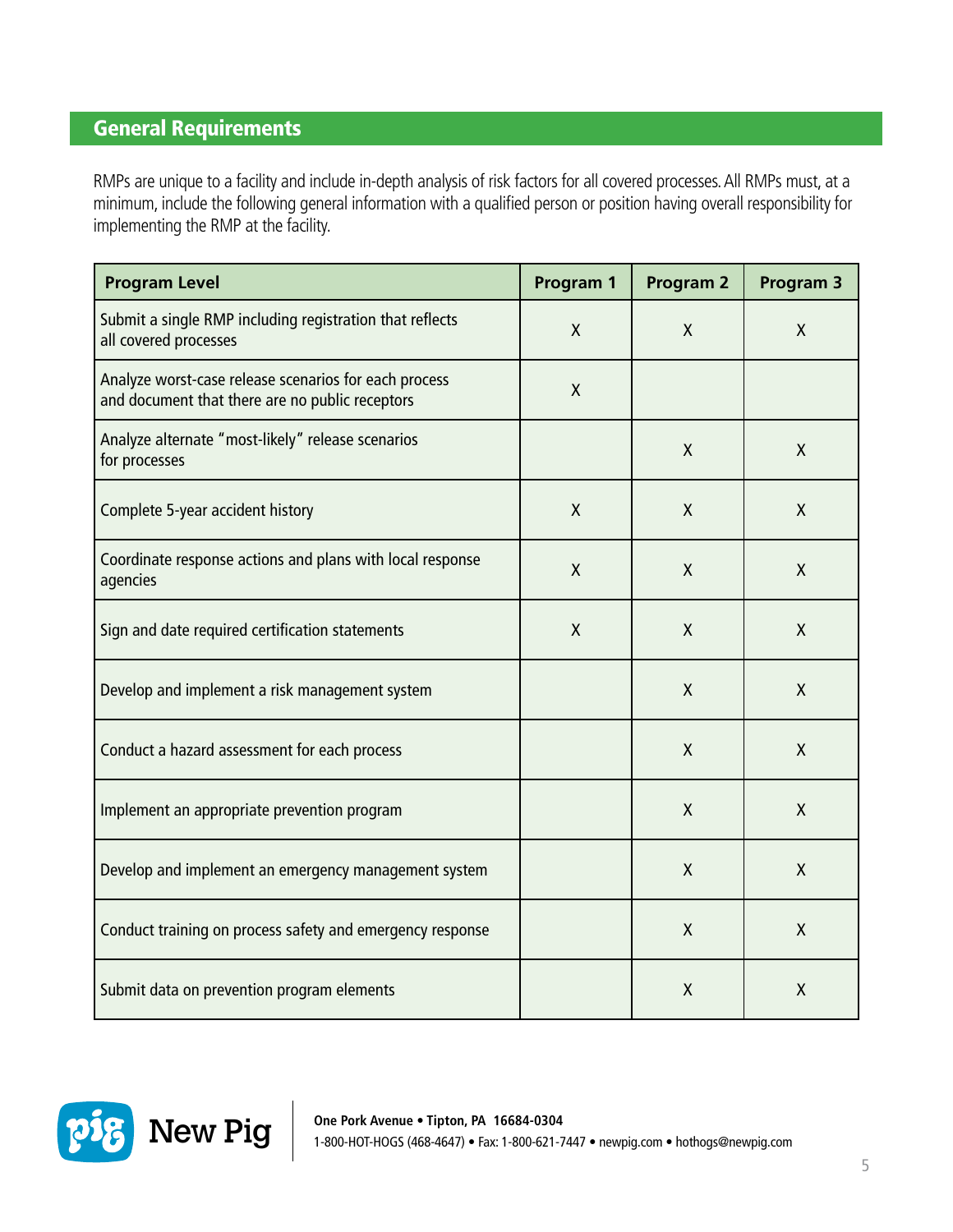#### **Hazard Assesment**

Hazard assessments involve reviewing existing operating procedures, safety data sheets, maximum inventories, applicable industry codes and standards, as well as other information, to determine how a release may affect both the facility and the community. Without assessing what could happen, it is difficult to put effective plans and operating procedures in place to prevent hazards.

Taking a look at past incidents as part of a hazard assessment can help prevent them from happening again. This is why accidental chemical releases that resulted in onsite deaths, injuries, significant property damage or off-site deaths, injuries, evacuations, shelter-in-place orders or environmental damage must be summarized and documented in the facility's five-year accident history.



At least one worst-case release scenario must also be analyzed for each covered process [40 CFR 68.25]. A worst-case scenario is the largest possible release from a process that affects the largest possible area. In other words: the biggest, worst thing that could possibly happen. Scenarios can be multi-faceted and involve releases to air, water or land each with a different scope of impact.

As part of this analysis, factors such as wind speed, temperature, topography and humidity can play roles in how far or how fast a release will spread. Local emergency management agencies with mapping capabilities and various online tools can be used to determine how far different types of releases may travel.

In addition to worst-case scenario analyses, processes governed under Programs 2 and 3 must also explore at least one alternative release scenario that is "more likely" to occur than a worst-case release [40 CFR 68.28]. Transfer hose failures, pipe failures, cracks in pumps or vessels and over-pressurizing or overfilling a tank are examples of common less-than-worst-case scenarios to consider.

Identifying the consequences of hazardous chemical releases, including population and environmental impacts, helps to determine the active and passive mitigation strategies needed to avoid or minimize the effects of an accidental release. To help ensure that hazard assessments remain accurate, they must be reviewed at least once every five years or within six months of any change to a covered process.

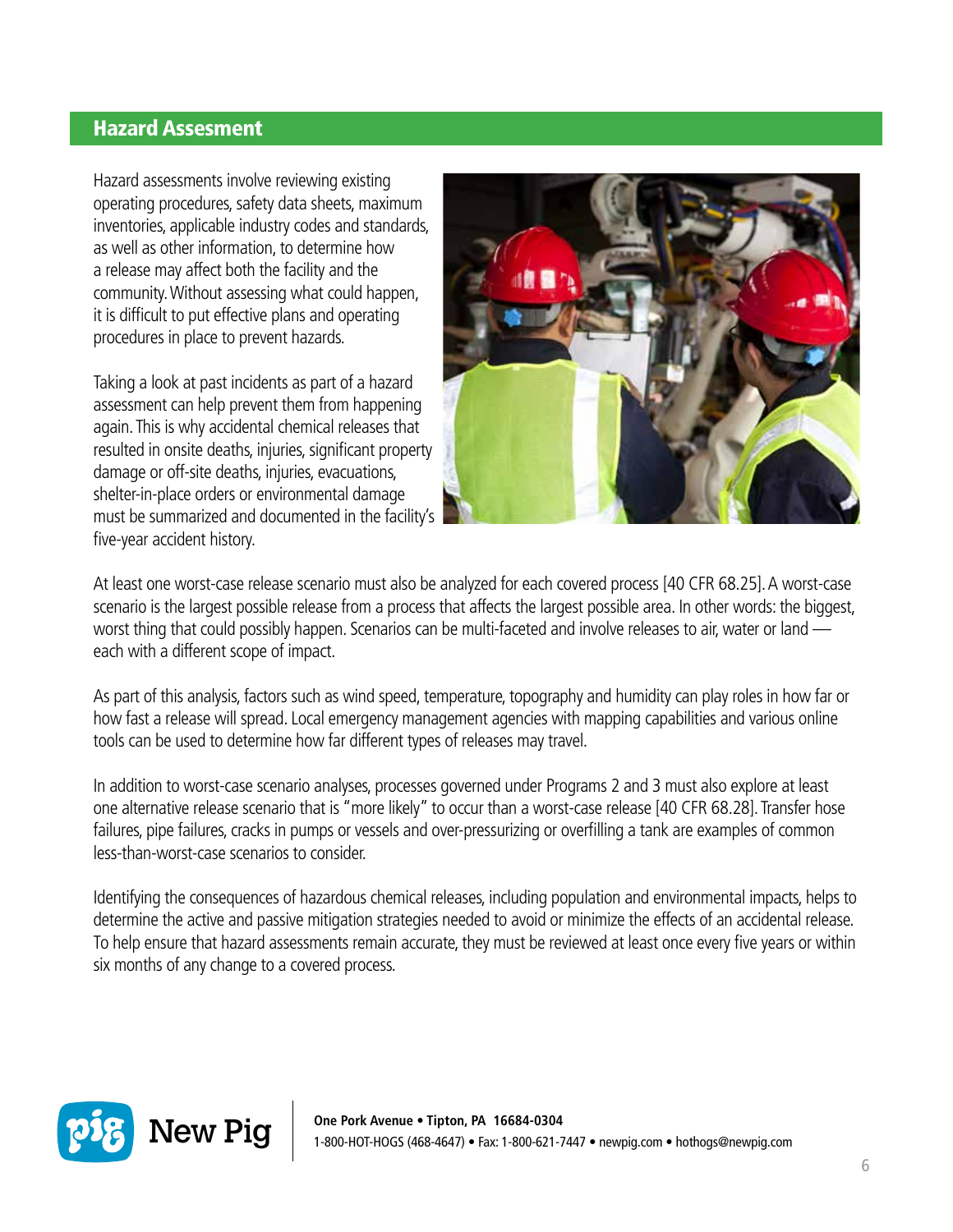#### Prevention Programs — Program 2

Facilities that are already in compliance with federal and state regulations, apply industry codes and standards to operations and use good engineering practices often already meet most of the seven Program 2 prevention elements. When these seven elements are incorporated into the processes and procedures that are already in place, safety risks and the chance for equipment failure that could cause a chemical release are minimized.

| <b>Safety Information</b>                             | To ensure you're properly evaluating risks, it's important to have accurate, up-to-date<br>information and keep up with changes to safety data sheets, applicable codes and<br>standards. This information is typically stored onsite to comply with OSHA and other<br>regulations. It does not need to be kept with the plan, but must be accessible by employees<br>who need to supply information to auditors or compliance officers.                                                                                                                                                                                                                                                       |
|-------------------------------------------------------|------------------------------------------------------------------------------------------------------------------------------------------------------------------------------------------------------------------------------------------------------------------------------------------------------------------------------------------------------------------------------------------------------------------------------------------------------------------------------------------------------------------------------------------------------------------------------------------------------------------------------------------------------------------------------------------------|
| <b>Hazard Reviews</b>                                 | Checklists and industry standards are two tools that can be used to help evaluate process<br>and chemical hazards and consistently operate processes safely. The potential effects of<br>natural disasters, such as earthquakes or flooding, should also be factored into hazard<br>reviews.                                                                                                                                                                                                                                                                                                                                                                                                   |
| <b>Operating Procedures</b>                           | Written operating procedures need to provide clear, detailed instruction on how to safely<br>start up, operate and shut down processes and equipment. Operating parameters, such as<br>temperature, pressure or other variables, should be documented with the consequences of<br>deviating from the desirable ranges. Procedures should also include instruction on how to<br>avoid emergencies and what to do if an emergency occurs.                                                                                                                                                                                                                                                        |
| <b>Training</b>                                       | Employees who have been properly trained are able to operate processes safely and<br>efficiently, with less downtime, less waste, less damaged equipment and fewer mistakes.<br>The length, type and style of training are not specified in the regulation to allow a variety of<br>teaching methods to be used. Facilities must document employees' understanding by means<br>of tests, supervising activity to prove competency. Refresher trainings must be provided<br>every three years or immediately if there is a process change.                                                                                                                                                      |
| <b>Routine and Preventative</b><br><b>Maintenance</b> | Following supplier's recommendations or utilizing checklists and other information, industry<br>codes or trade groups for preventive maintenance helps avoid untimely breakdowns that<br>could cause unsafe conditions and accidental releases. In some instances, preventative<br>maintenance procedures can be worked into standard operating procedures. Anyone<br>performing routine or preventative maintenance functions should be trained to perform<br>the tasks properly and understand the hazards involved.                                                                                                                                                                         |
| <b>Compliance Audits</b>                              | Audits review the elements of a program to make sure that they are still accurate, up-to-<br>date and effective. They can also verify whether procedures and practices outlined in a plan<br>are followed. Plans need to be audited at least every three years with the two most recent<br>records of audit findings and any responses to those findings included with the plan.                                                                                                                                                                                                                                                                                                               |
| <b>Incident Investigation</b>                         | Investigating incidents and near misses often uncovers problems that are missed in day-<br>to-day operations. Each incident that resulted in or could have resulted in a catastrophic<br>(immediate and substantially dangerous) release must be investigated. Incident<br>investigations should occur within 48 hours of the incident and should include at least<br>the date of the incident, the date the investigation began, a description of the incident<br>and contributing factors and recommendations for improvement. Investigation findings<br>and recommendations should be addressed and resolutions documented. All investigation<br>summaries must be retained for five years. |

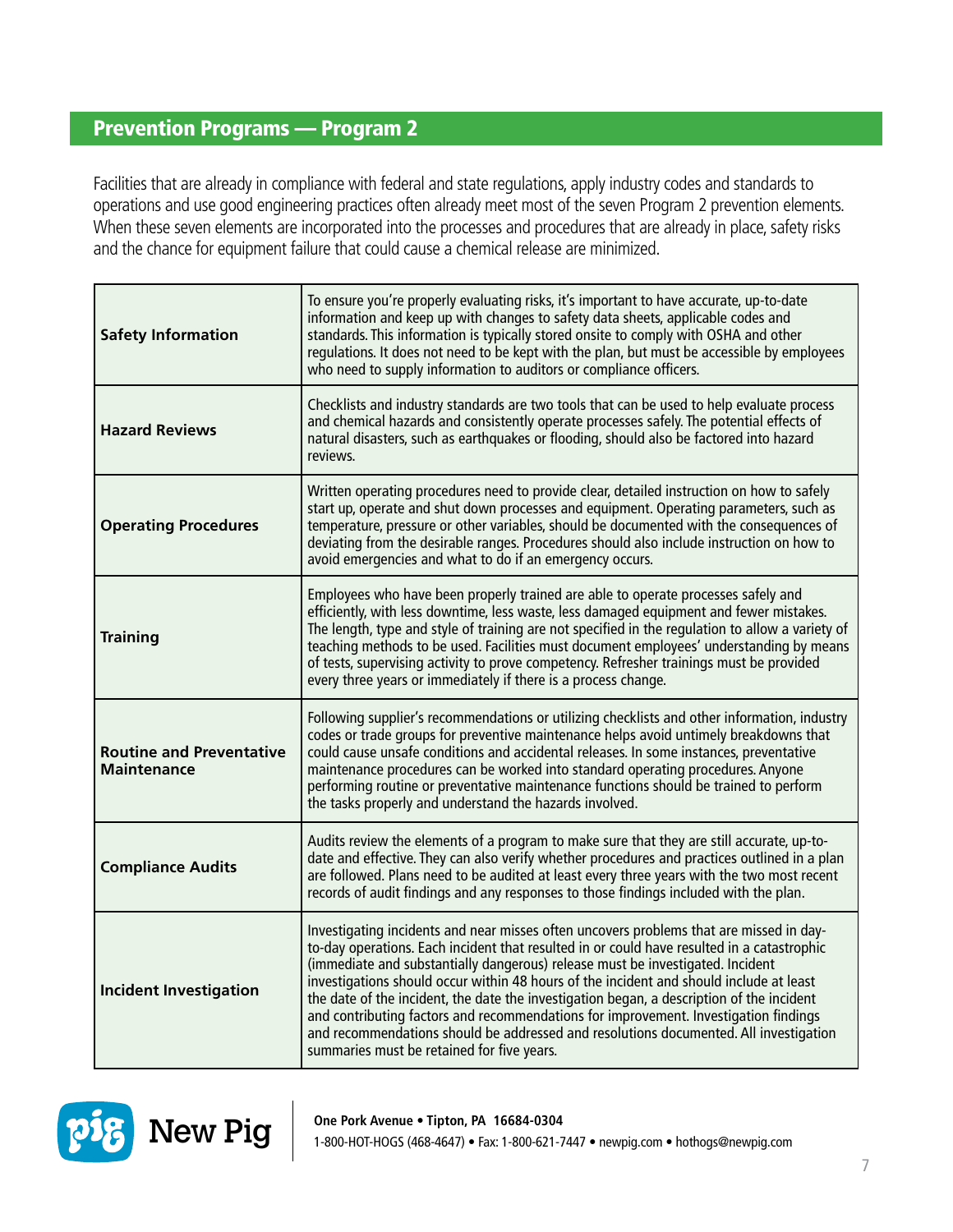#### Prevention Programs — Program 3

Because OSHA's PSM standard and EPA's RMP standard were developed simultaneously, both contain similar language. This means that facilities with a PSM plan may already meet most of the Program 3 requirements. A Program 3 Prevention Program has 12 elements:

| <b>Process Safety Information</b>       | Chemicals, process technologies and equipment must be compiled to enable anyone<br>operating a process to identify and understand present hazards.                                                                                                                                 |
|-----------------------------------------|------------------------------------------------------------------------------------------------------------------------------------------------------------------------------------------------------------------------------------------------------------------------------------|
| <b>Process Hazard Analysis</b><br>(PHA) | A PHA must address the hazards of each process. Analysis must be performed by a team<br>with expertise in engineering and process operations. PHAs must be reevaluated every<br>five years.                                                                                        |
| <b>Operating Procedures</b>             | Operating procedures must be written and be readily accessible to anyone operating a<br>process. The steps for each phase of operation must be documented.                                                                                                                         |
| <b>Training</b>                         | Process operators must understand safety and health hazards, emergency operations, and<br>safe work practices. Records that demonstrate operators' understanding of these trainings<br>must be kept, and refresher trainings must be held at least every three years.              |
| <b>Mechanical Integrity</b>             | Pressure vessels, storage tanks, piping system, relief and vent systems and devices,<br>emergency shutdown systems, controls and pumps must all have written mechanical<br>integrity programs that document inspection and test schedules and a method to correct<br>deficiencies. |
| <b>Management of Change</b>             | Written procedures need to be in place to manage changes to chemicals, technologies,<br>equipment or procedures that could impact health and safety.                                                                                                                               |
| <b>Pre-Startup Review</b>               | Operating, safety, maintenance and emergency procedures must be in place before a new<br>process is brought online. PHS must also be performed and workers trained prior to startup.                                                                                               |
| <b>Compliance Audits</b>                | Procedures and practices must be verified at least every three years or when any changes<br>are made. The two most recent audits must be retained.                                                                                                                                 |
| <b>Incident Investigation</b>           | Any incident that resulted in or could have resulted in a catastrophic release must be<br>investigated. Reports must include required elements and findings must be resolved and<br>documented. Reports and resolutions must be kept for five years.                               |
| <b>Employee Participation</b>           | Employees and their representatives should be involved with PHAs and the development<br>of operational procedures for processes. They must also have ready access to PHAs and the<br>facility's RMP.                                                                               |
| <b>Hot Work Permit</b>                  | Permits documenting fire prevention and protection measures must be issued for all<br>hot work operations conducted near or on a covered process and kept on file until work<br>is completed.                                                                                      |
| <b>Contractors</b>                      | Contractors performing maintenance, repair, turnaround, major renovation or other<br>specialty work on or near a covered process must follow safe work practices and be trained<br>to understand hazards.                                                                          |

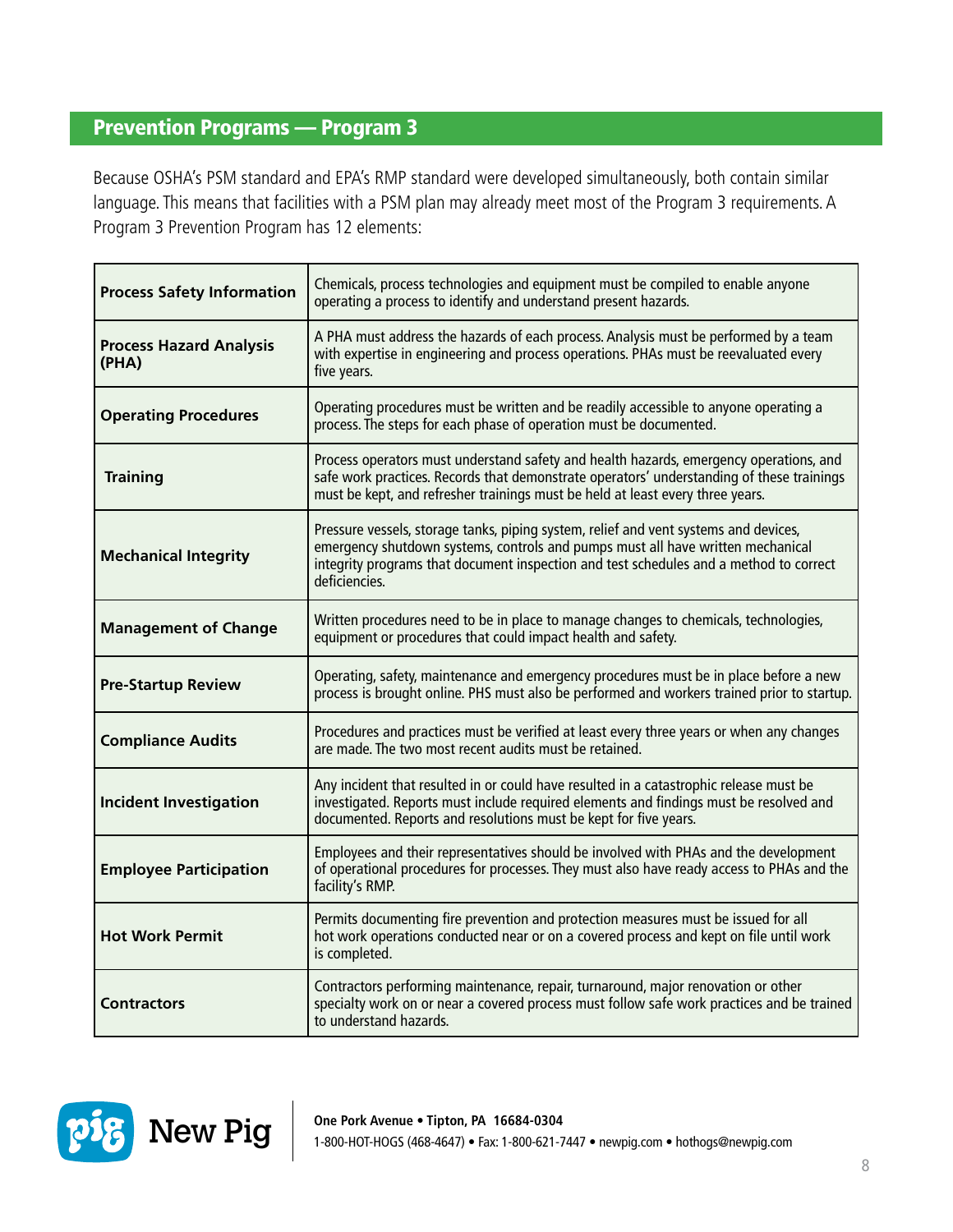#### Emergency Response Programs



Emergency response programs must be implemented at facilities with Program 2 or Program 3 processes if employees will respond to chemical releases. The EPA realizes that in some instances responding to a large release may be inappropriate or unsafe for some facilities, especially smaller ones staffed by fewer than 10 employees. In these cases, facilities have the option of developing an emergency action plan to ensure employee safety and coordinating response with local response agencies or hiring a response contractor.

Coordinating response efforts with local response agencies ensures that the outside responding agencies have the capability, tools and personnel to handle emergencies at the facility. It also ensures that the facility's hazards are included in the community's response plan.

Whether the facility chooses to respond using their own employees or using outside resources, the facility is still responsible for responding to releases efficiently and effectively. For facilities that will have employees respond to chemical releases, an emergency response program needs to be coordinated with community emergency response agencies and consist of:

- An emergency response plan that includes procedures and measures for responding to a release
- A list of emergency response equipment and procedures for its use, inspection, testing and maintenance
- Procedures for informing the public and local emergency response agencies about accidental releases



 $\displaystyle \mathbf{New~Pig} \mid \mathop{\mathrm{_{0ne\,Pork\,Avenue}}\bullet\mathop{\mathrm{Tipton,\,PA}}\limits_{\scriptstyle 4.56684\text{-}0304}} \mathop{\mathrm{_{0-621\cdot 7447}}\bullet\mathop{\mathrm{newpig.com}}\bullet\mathop{\mathrm{hothogs@newpig.com}}$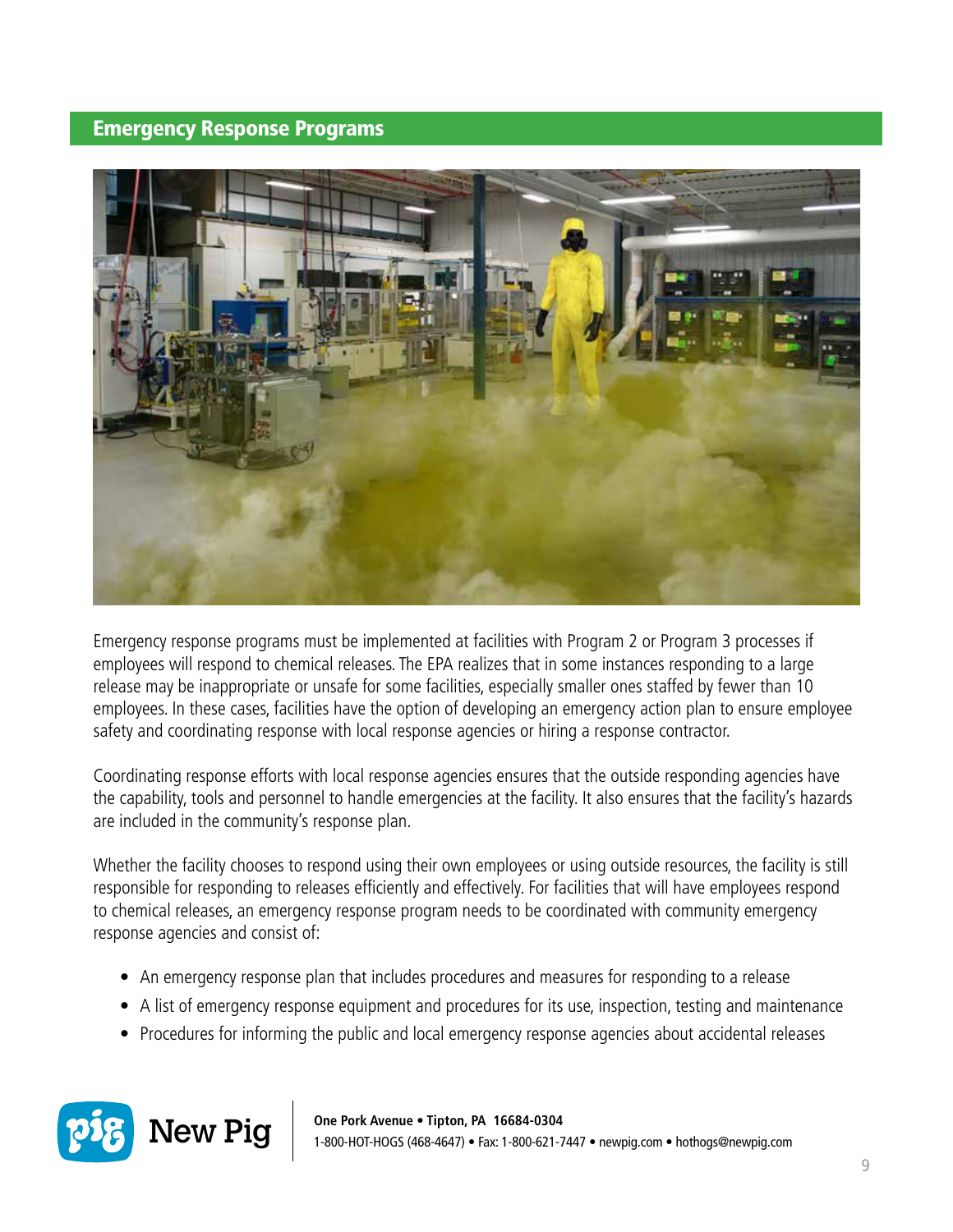#### Emergency Response Programs



- Documentation of first aid and emergency medical treatment that may be needed to treat accidental exposure to regulated chemicals
- Employee training information
- Procedures to ensure that the program is reviewed and up-to-date

Emergency Response Programs help ensure that when an unexpected release happens, employees are properly trained to respond safely with the tools and equipment that are needed to get the release under control as quickly as possible. For some facilities, emergency response plans may have already been developed as part of other regulatory requirements such as:

- EPA's SPCC, Facility Response Plan, Contingency Plan, EPCRA Plan or Stormwater Plan
- RSPA's Pipeline Response Plan
- OSHA's Emergency Action Plan, PSM standard or HAZWOPER

You can incorporate the elements of one of your existing plans into your ERP to streamline training and promote understanding. Individual plans will also become more useful as maintenance of multiple response plans decreases.

Recognizing hazards and establishing plans with procedures that clearly document how to operate processes safely are keys to minimizing the potential for costly, disruptive and hazardous spills. Because of their comprehensive nature, RMPs help facilities improve safety and avoid disruptions in production while minimizing the potential for environmental and public harm.